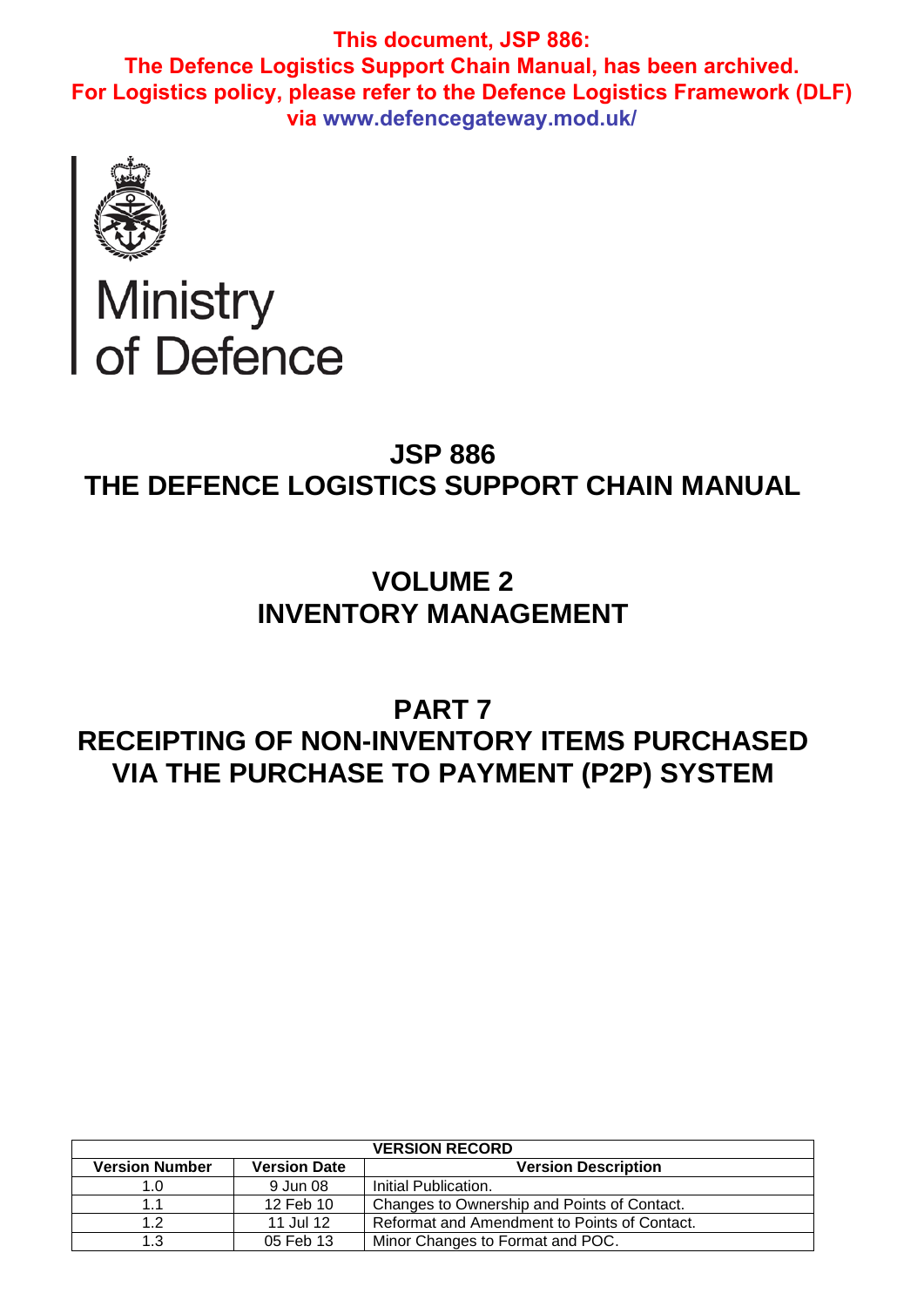#### **Contents**

| APPENDIX 1 TO ANNEX A: QUANTITATIVE AND QUALITATIVE CHECKING PROCESS 14 |  |
|-------------------------------------------------------------------------|--|
|                                                                         |  |
|                                                                         |  |
|                                                                         |  |
|                                                                         |  |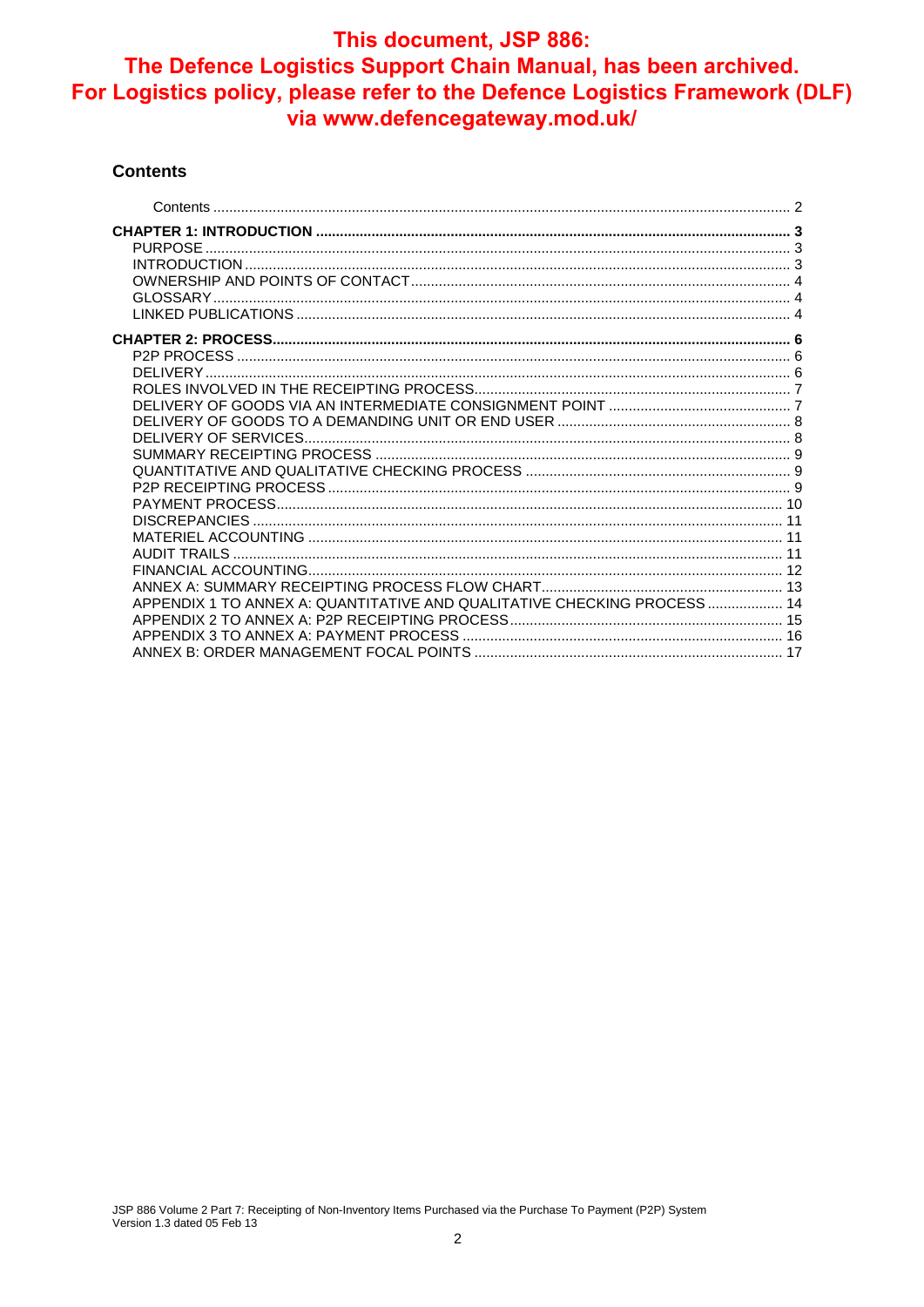### **CHAPTER 1: INTRODUCTION**

#### **PURPOSE**

1. The purpose of this instruction is to describe the processes and procedures for receipting non-inventory goods and services (referred to as items from this point forward) onto the Purchase to Payment (P2P) system. It contains brief reference to the sequence of events within P2P that precede receipt of goods and services into the Defence Joint Support Chain (JSC) and briefly covers discrepancy procedures where they differ from existing regulations.

#### **INTRODUCTION**

2. DE&S has introduced new purchasing business processes that enable electronic commerce with trading partners in accordance with Government guidelines. Two information systems, Purchase to Payment (P2P) and Defence Electronic Commerce System (DECS) support these processes. P2P is a commercial off-the-shelf (COTS) package (Oracle 11i). This will enable contracts to be managed and purchase orders to be placed more effectively and contractors' bills to be paid promptly. P2P will also reduce the amount of paper involved in these processes. DECS provides the electronic interface between P2P and trading partners' systems.

3. The new purchasing processes cover the entire purchasing cycle from requisitioning of goods and services (both managed in the DE&S various Inventory Stores Management Systems (ISMS) and all other purchasing outside of ISMS) through to payment authorisation by the Defence Bills Agency (DBA). For the purposes of the P2P implementation project only, these are known as "inventory" and "non-inventory" requisitions. P2P therefore facilitates online ordering, receipting and authorisation of supplier payment based on submission of commercial invoices.

4. Central to the success of P2P are the efficient operation of the P2P system and processes and the awareness of users of their role in P2P. Roles and responsibilities have therefore been defined to provide descriptions of end user and system management roles. From the definition of roles and responsibilities role-based user guides have been developed and these support end users in the tasks that comprise the P2P process. However, a number of the P2P tasks have dependencies on information that is managed outside of P2P. For example, identification of a buy requirement and the storage and subsequent issue of goods delivered to a warehouse are outside the boundary of the purchasing cycle. The success of P2P is dependent on the quality of information that is managed outside of P2P and on the timeliness with which the information is made available to P2P. Therefore, MOD needs to define and introduce procedures for managing this information.

5. Because P2P is a commercial electronically linked procurement process, some traditional manual processes will cease. In particular, MOD Form 640, DEFFORM 300 and AG173 will be phased out as contracts are migrated onto P2P. Contractors will instead submit a new delivery label / form that will contain the information necessary for MOD to "receipt" goods and services. It should be noted that this receipting is in addition to receipting of inventory items to bring them to account. The final design of this label/form has yet to be formally agreed by the Confederation of British Industry (CBI) but will be the DEFFORM 129J as specified in DEFCON 129.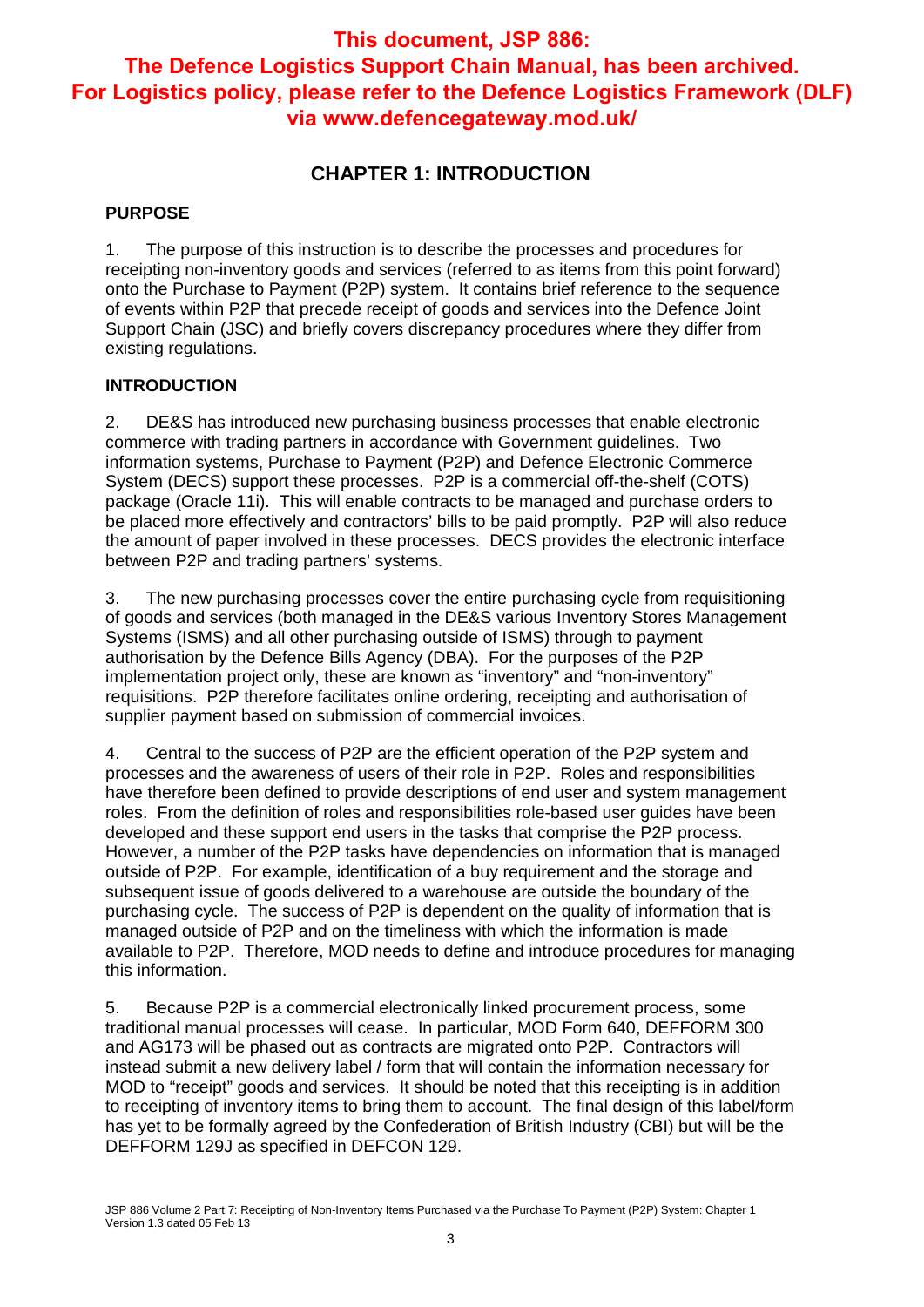6. P2P allows for delivery via an intermediate consignment point eg, Defence Storage and Distribution Centre (DSDC) or direct to the demanding unit. However, this instruction is not mandating any change in policy regarding direct delivery; existing policy and the associated contracts will determine whether items are delivered direct to units, not P2P or this instruction.

#### **OWNERSHIP AND POINTS OF CONTACT**

7. The Policy, Processes and Procedures described in the Defence Logistics Support Chain Manual (JSP 886) are owned by Director Joint Support Chain (D-JSC). Head Supply Chain Management (SCM-Hd) is responsible for the management of JSC policy on behalf of D JSC.

8. This instruction is sponsored by the Defence e-Procurement Service (DES DePS) who should be approached in case of technical enquiries about the content:

DES DePS-CARM5 Tel: Mil@: 9355 28246. Civ: 01225 828256 Email: DES-DePS-CARM5@mod.uk

9. Enquiries concerning the accessibility and presentation of this instruction should be addressed to:

DESJSCSCM-SCPol-JSP886 Editorial Team Tel: Mil: 9679 Ext 80953. Civ: 03067 980953 Email: DESJSCSCM-SCPol-JSP886@mod.uk

#### **GLOSSARY**

10. A glossary of Support Chain terms is available in JSP 886 Volume 1 Part 1A.

#### **LINKED PUBLICATIONS**

11. This instruction covers a recently introduced method of purchasing within DE&S. The Purchase to Payment (P2P) programme is being implemented on an incremental basis and further instructions will be developed in line with the demands that the P2P implementation programme places on the Defence Supply Chain and its Suppliers. This instruction is in support of the following linked publications:

- a. Materiel Regulations for the Army (Mat Regs):
	- (1) Volume 1 Pam 1 Part 1: Supply of Materiel.

(2) Volume 1 Pam 2 Part 1: Management and Accounting for Materiel in Units – Manual Systems.

(3) Volume 1 Pam 2 Part 2: Management and Accounting for Materiel in Units UNICOM.

(4) Volume 1 Pam 5: Stocktaking, Managerial Examination of Accounts, Audit and Closure of Unit Accounts, and Losses of Materiel.

b. Air Publication 830.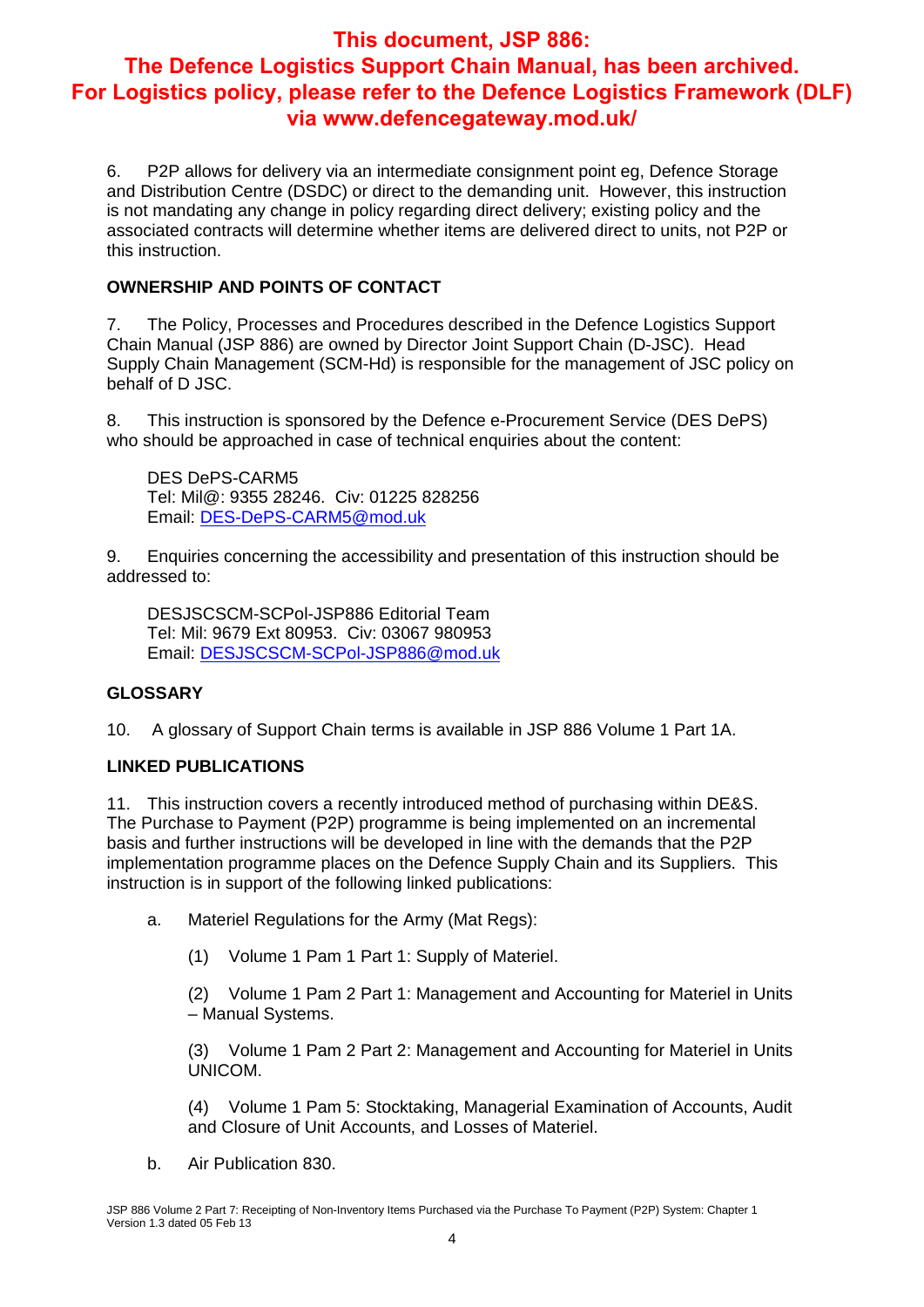- (1) Annex A to Leaflet UG 7/4 Receipts from Contractors.
- c. RN Regulations.

(1) BR96: Regulations for the Royal Navy; Materiel Accounting and Storekeeping Manual – Part III, Chapter 3.

(2) BR1029 (3): Regulations for the DLO/WSA; Materiel Accounting Instructions – Chapter 9.

(3) P2P User Guide.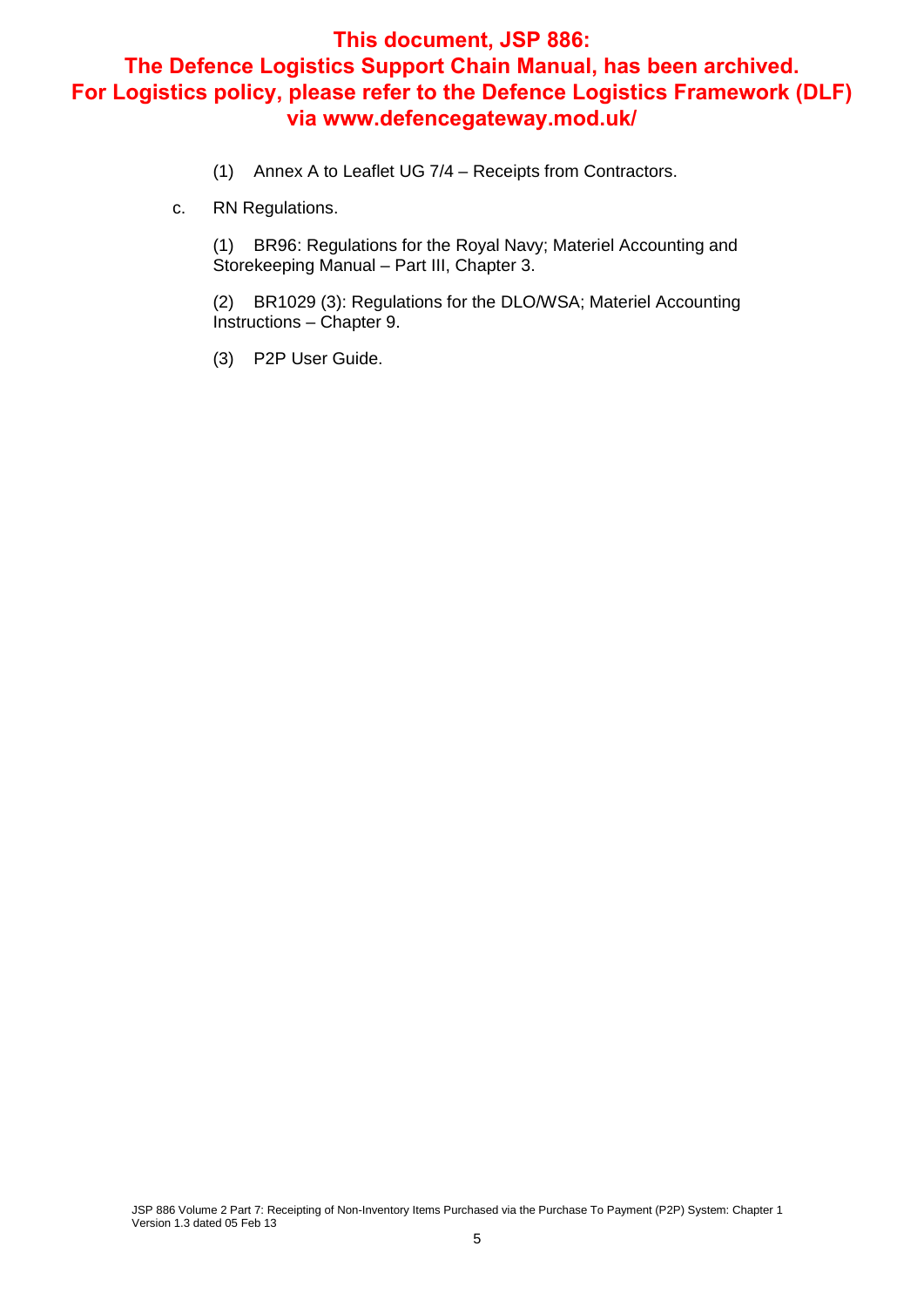## **CHAPTER 2: PROCESS**

#### **P2P PROCESS**

1. The process steps that are required following the identification of a non-inventory purchase using P2P are defined as follows:

a. **Requisitioning.** For items approved for purchase using P2P and not managed on ISMS, a non-inventory requisition can be raised on P2P for financial approval. For new requirements not managed on ISMS, a non-inventory requisition will be raised and approved direct in P2P. Non-inventory requisitions must be financially approved before they can be sourced against a contract and an order created.

b. **Purchasing.** When a contract has been negotiated, it will be set up on P2P. Subsequently, Purchase Orders (PO) can be raised and sent electronically to the Supplier.

c. **Receipting.** This is the process whereby items are checked, accepted and the details entered into P2P.

d. **Invoice Processing and Authorisation of Payment.** When the 3 way match<sup>1</sup> is completed successfully on P2P the payment is automatically authorised and made to the Supplier from the DBA Bills 3 System and confirmation received in P2P.

e. **Defence Financial Management System (DFMS) Accounting.** P2P General Ledger (GL) journal transactions and Fixed Asset (FA) transactions are exported to DFMS via interfaces.

2. Purchases through P2P can be made to meet any identified requirement from any source including demands submitted to the Supply Chain (in accordance with existing procedures). The Order Manager (see Paragraph 17a) will decide whether a purchase order is raised via P2P dependent on whether or not the contract is managed on P2P. The current policy which requires all items of supply to be codified still applies and in this context the Order Manager is responsible for identifying repeat orders and the submission of appropriate items of supply for codification.

3. The delivery, receipting and payment process for P2P items is identified in the following paragraphs and the flow chart at Annex A.

#### **DELIVERY**

 $\overline{a}$ 

4. This instruction is restricted to "non-inventory" items that are not managed on ISMS but are ordered direct, using P2P. These items can be delivered direct to a unit or via a DSDC and this detail will be included in contractual agreements. Procedures for items delivered direct to a unit will be slightly different to those supplied via a DSDC (see Paragraphs 19 to 24).

5. Each item order is assigned a Unique Order Identifier (UOI) code that will be recorded in P2P. The breakdown of the UOI is as follows:

JSP 886 Volume 2 Part 7: Receipting of Non-Inventory Items Purchased via the Purchase To Payment (P2P) System: Chapter 2 Version 1.3 dated 05 Feb 13 <sup>1</sup> 'Three-way matching' is the process of comparing the Purchase Order, Receipt and Invoice to see if they match.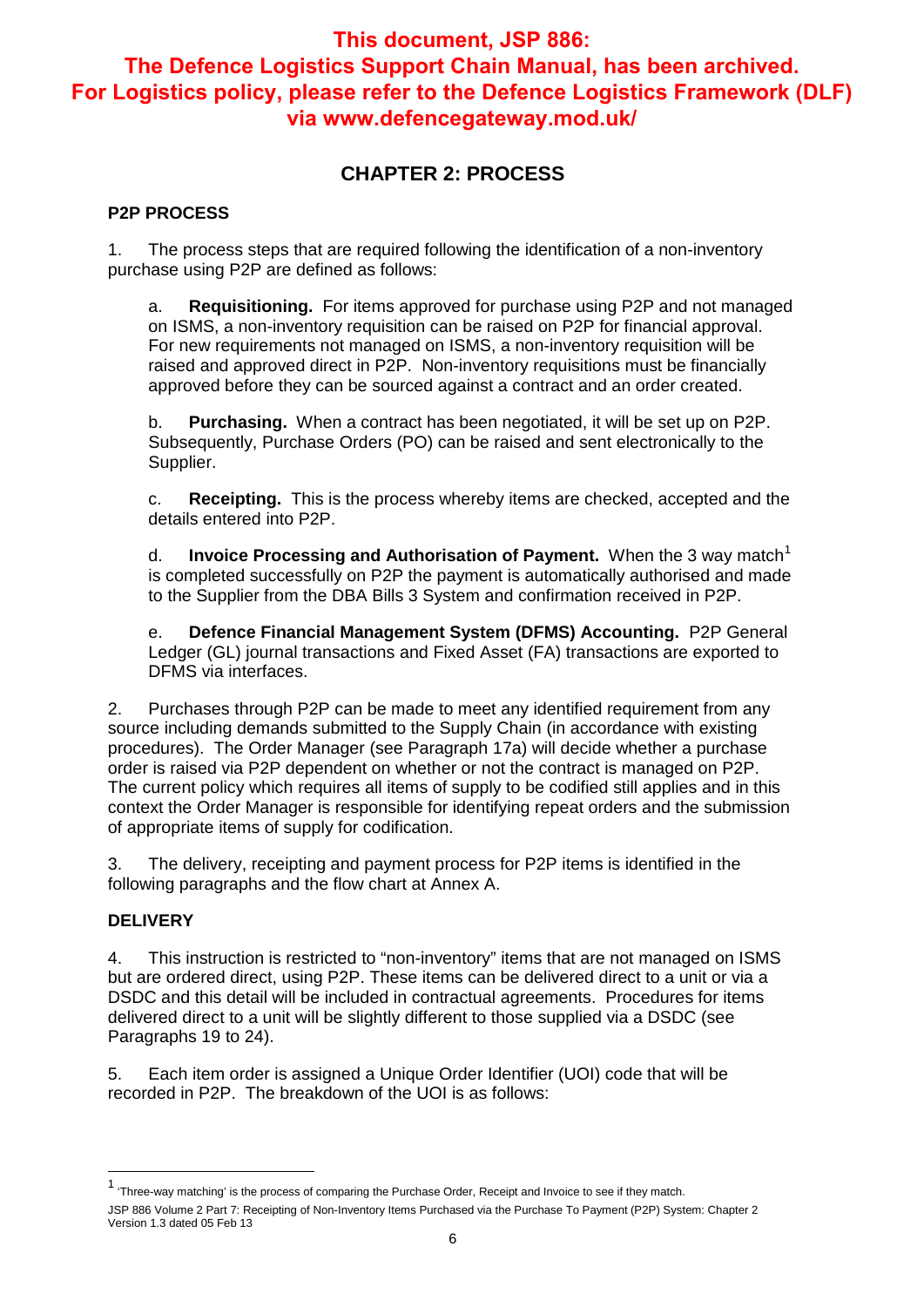a. **Purchase Order.** This code provides a link back to the PO header that references the Supplier information and the total value of the order.

b. **Purchase Order Line.** This code provides a link back to the PO Line that contains the item, quantity and price.

c. **Shipment.** This code provides a link back to the PO Shipment that contains "deliver to" address, need-by-date and promise date.

A typical UOI would be '193/1/2' where 193 is the PO, 1 is the PO Line and 2 is the Shipment.

6. Two copies of a delivery label/form or equivalent will always support the supply of items. The mandatory information to be recorded on the delivery label/form is the UOI and the Quantity.

7. Delivery could be partial, full, under or over and there will be occasions when discrepancies will need to be addressed. The action to be taken is described in Paragraph 51 of this instruction.

#### **ROLES INVOLVED IN THE RECEIPTING PROCESS**

8. P2P requires 2 roles to effect receipt: the 'Receipter' and the 'Order Manager'. This instruction introduces a new role called 'Handler'. A brief description of these roles in the context of the Receipting Process is as follows:

a. **Order Manager.** Manages orders i.e. creates, tracks and maintains purchase orders for non-inventory items. It is essential for the Order Manager to have access to P2P.

b. **Handler.** Acts as the initial 'delivery point' for non-inventory items. Additionally, performs quantity and quality checks on the items before they are receipted into P2P. The Handler could be an intermediate consignment point, a unit, someone within an IPT as an end user or any other agent for the MOD, eg, for ex-works the agent collecting takes on the role of Handler. It is not essential for the Handler to have access to P2P.

c. **Receipter.** Creates and maintains receipts for non-inventory items on the P2P system. A Receipter could be at a consignment point, within a PT or at any designated P2P Receipting Point. It is essential for the Receipter to have access to P2P.

9. It is permissible for one individual to be responsible for more than one P2P user role subject to adherence to existing regulations on separation of duties and levels of independence.

#### **DELIVERY OF GOODS VIA AN INTERMEDIATE CONSIGNMENT POINT**

10. Most deliveries of goods will be via an intermediate consignment point such as a DSDC or a Defence Regional Distribution Centre (DRDC) (previously known as a Distribution Outlet (DO)). The individual accepting delivery at that point takes on the responsibilities of the Handler (described in Paragraph 17b) and is to carry out the quantitative and qualitative checking process described in Paragraphs 33 to 38 and Appendix 1 to Annex A.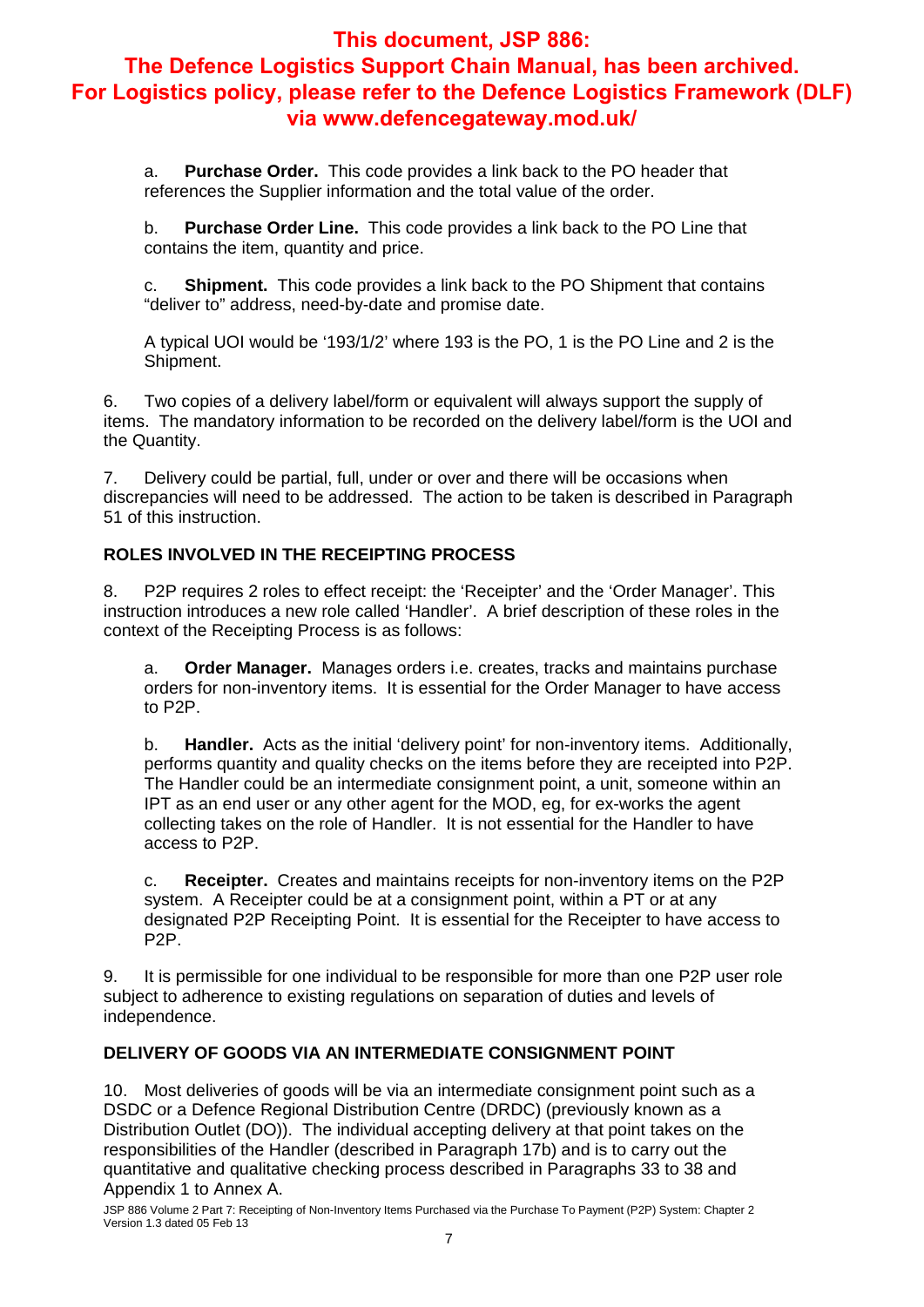# **This document, JSP 886:**

## **The Defence Logistics Support Chain Manual, has been archived. For Logistics policy, please refer to the Defence Logistics Framework (DLF) via www.defencegateway.mod.uk/**

11. If the individual accepting delivery of the goods also has the P2P Receipter role they are to follow the receipt process described in Paragraphs 39 to 45 and Appendix 2 to Annex A.

12. If the individual accepting delivery of the goods does not have the P2P Receipter role they are to notify the P2P Receipter / Order Manager (by fax, signal, e-mail or by forwarding the first copy of the delivery label / form) that the goods have been satisfactorily delivered. It is essential that this notification quotes the UOI and Quantity for receipting in accordance with Paragraphs 39 to 45 and Appendix 2 to Annex A.

13. Where appropriate, goods are to be forwarded to the end user with the second copy of the delivery label/form attached. Existing onward transmission processes and procedures are to be followed.

#### **DELIVERY OF GOODS TO A DEMANDING UNIT OR END USER**

14. When goods are supplied to a demanding unit or end user the individual accepting delivery takes on the responsibilities of the Handler (described in Paragraph 17b). On acceptance, the Handler is to forward to the appropriate P2P Receipter (where identified on the label) or focal point as identified in Annex B, either:

a. One copy of the delivery label.

OR

b. Electronic notification of receipt by fax, signal or e-mail, especially where reliability of postal service is in doubt. It is essential that this notification quotes the UOI and Quantity for receipting in accordance with Paragraphs 39 to 45 and Appendix 2 to Annex A.

15. Where goods are to be brought to account a second copy of the delivery label / form is to be retained as the receipt voucher and for accounting and audit purposes. If only one copy of the label / form is with the item (when items are delivered via an intermediate consignment point) the receipting unit is to retain a photocopy as a receipt voucher.

#### **DELIVERY OF SERVICES**

16. PO for services must include the acceptance criteria for the service being provided and this could include a requirement for notification to be sent to the Supplier once the service has been satisfactorily delivered. The individual responsible for acceptance of delivery of the service (usually the individual for whom the service has been provided) takes on the responsibilities of the Handler (see Paragraph 17b).

17. If the individual accepting delivery of the service also has the P2P Receipter role they are to follow the receipt process described in Paragraphs 39 to 45 and Appendix 2 to Annex A.

18. If the individual accepting delivery of the service does not have the P2P Receipter role, that individual is to notify the P2P Receipter / Order Manager that the service has been satisfactorily delivered. This notification must quote the UOI and Quantity for receipting in accordance with Paragraphs 39 to 45 and Appendix 2 to Annex A.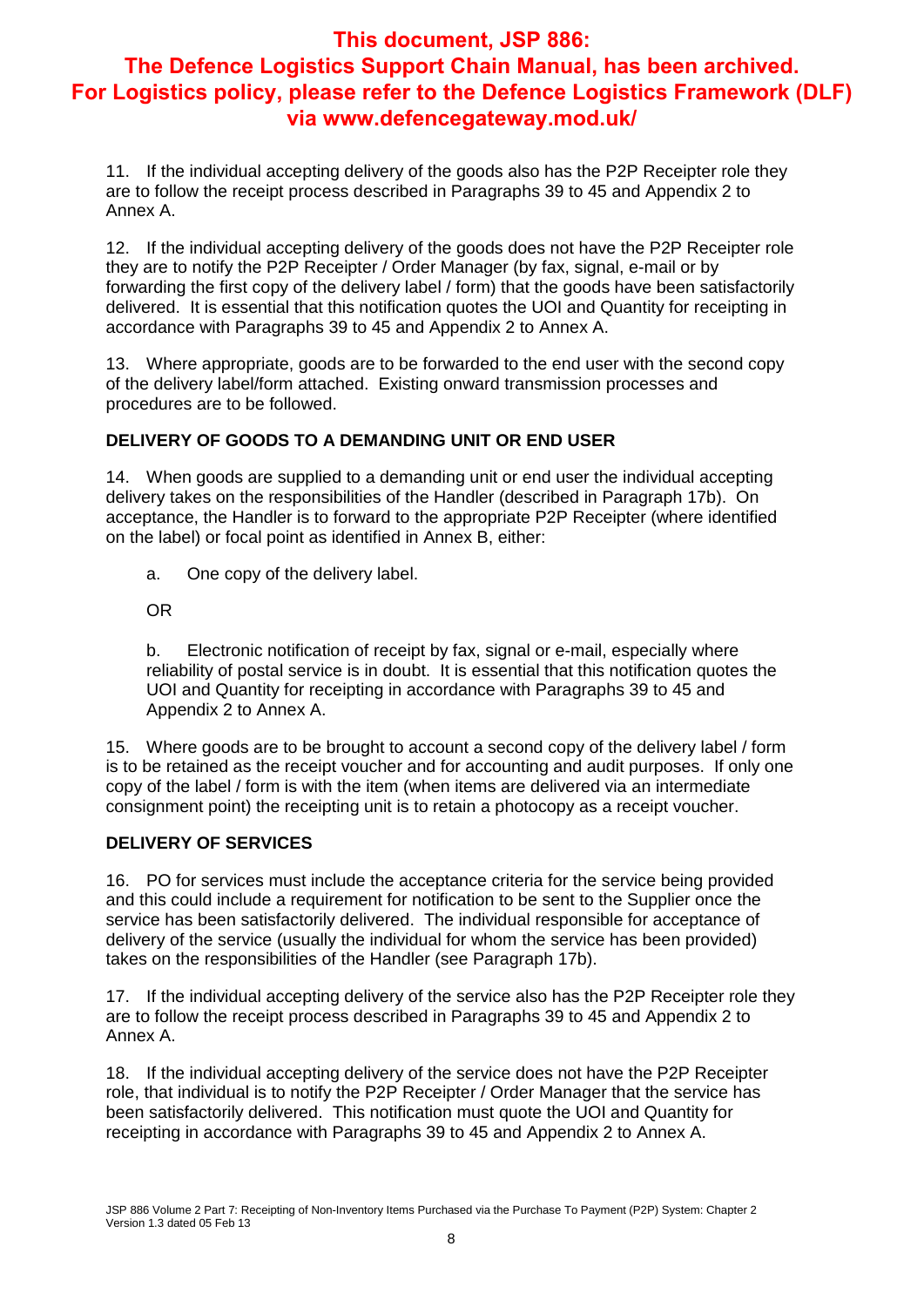#### **SUMMARY RECEIPTING PROCESS**

19. A PO is raised on P2P and sent electronically to the Supplier via DECS.

20. The Supplier delivers the items to the Handler at the agreed delivery address.

21. The Handler performs the Quantitative and Qualitative Checking Process (Paragraphs 33 to 38 and Appendix 1 to Annex A).

22. If the items successfully pass through the Quantitative and Qualitative Checking Process then a decision will have to be made regarding who should perform the P2P Receipt.

a. If the Handler is the same person as the P2P Receipter then the Handler/Receipter performs the P2P Receipting Process (Paragraphs 39 to 45 and Appendix 2 to Annex A).

b. If the Handler is not the same person as the P2P Receipter then the Handler should forward a copy of the delivery label / form or equivalent to the P2P Receipter who then performs the P2P Receipting Process (Paragraphs 39 to 45 and Appendix 2 to Annex A).

23. When the P2P Receipting process has been completed, a 3-way match should occur and DBA (as the Accounts Payable Function) performs the Payment Process (Paragraphs 46 to 50 and Appendix 3 to Annex A).

#### **QUANTITATIVE AND QUALITATIVE CHECKING PROCESS**

24. The Handler receives one or more items.

25. The Handler performs a quantitative check on the items.

26. If the items supplied do not match the quantity (eg, 5 boxes) on the delivery label/form or equivalent then the Handler advises the Order Manager, quoting the UOI and Quantity involved. The Order Manager will investigate and advise the Handler on the appropriate action.

27. If the items supplied do match the quantity on the delivery label/form or equivalent then the Handler performs an initial qualitative check on the items in accordance with local procedures (at this stage it may only be possible to perform a visual check dependent on the items delivered).

28. If the items do not pass this initial qualitative check (eg, broached or damaged packaging) then the Handler advises the Order Manager, quoting the UOI and Quantity. The Order Manager will take corrective action.

29. If the items pass the initial qualitative check then they are passed through to the next stage of the process.

#### **P2P RECEIPTING PROCESS**

30. The P2P Receipter keys the receipt information (UOI and Quantity) into P2P. The same result can be achieved by scanning the barcode on the label where scanners are provided.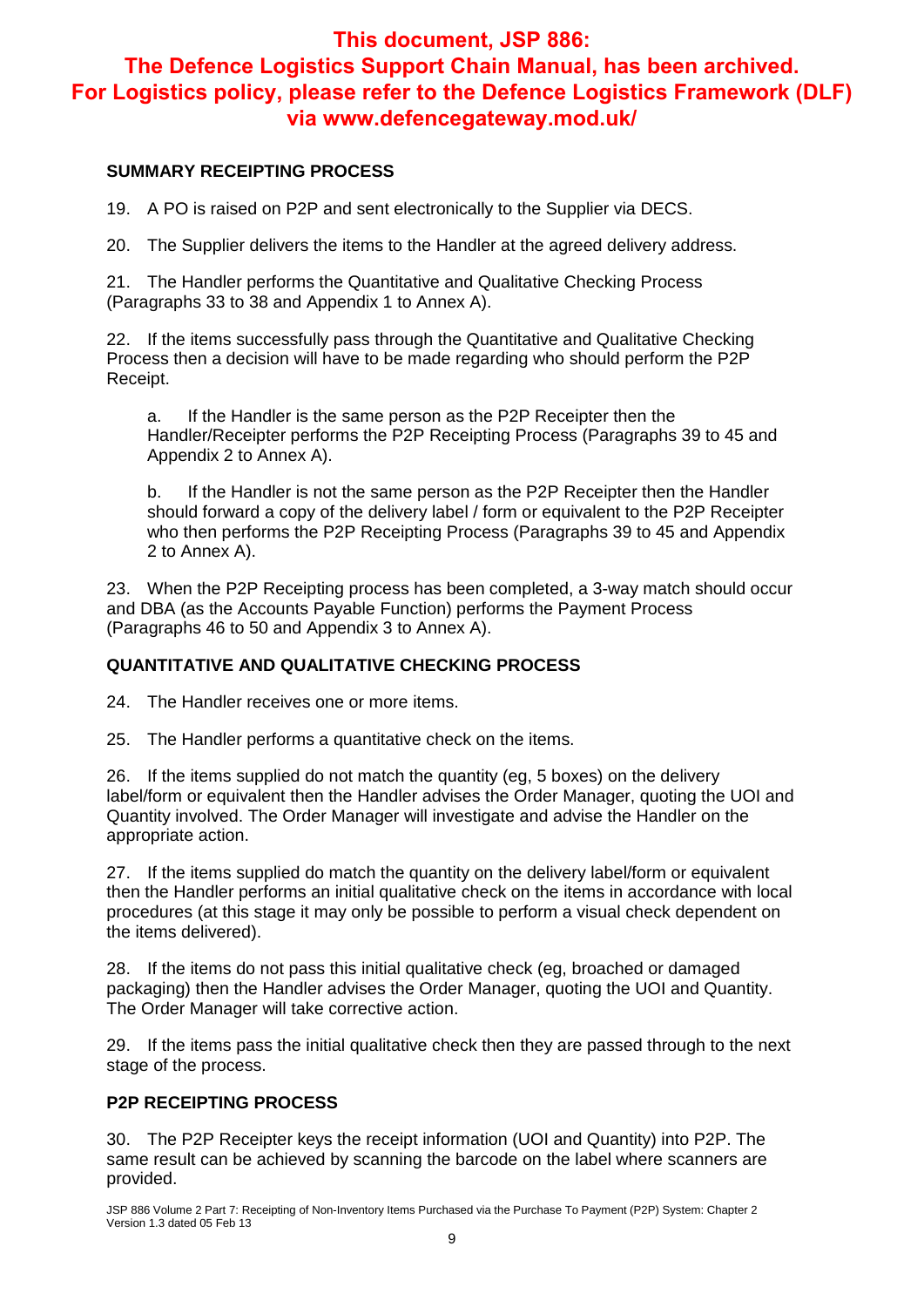31. If the quantity entered in the receipt line is less than or equal to the quantity specified on the original order line then passage to the Payment Process can take place.

32. If the quantity entered in the receipt line is greater than the quantity specified in the original order line (ie. items delivered and received exceed the quantity specified) then the P2P Receipter advises the Order Manager, quoting the UOI and Quantity.

33. The Order Manager determines whether the extra amount should be accepted or returned to the Supplier.

34. If the Order Manager advises that the additional items are to be returned to the Supplier:

a. The Order Manager is to contact the current holder of the items and arrange for them to be returned to the Supplier.

b. The P2P Receipter will record the full amount received and enter a comment against the line that it is an over-delivery and some items are to be returned. (Once the items have been returned the P2P Receipter will use the "Return Items" functionality to record the transaction but this is outside the scope of this instruction).

c. Proceed to the Payment Process.

35. If the Order Manager advises that the additional items are to be kept and the existing order line is to be amended:

- a. The P2P Receipter is to save the receipt with the additional quantity received.
- b. The Order Manager is to amend the shipment line on the original order.
- c. Proceed to the Payment Process.

36. If the Order Manager advises that the additional items are to be kept and a new order line is to be created:

a. The Order Manager is to create an additional shipment line on the order and advise the P2P Receipter of the new shipment details.

b. The P2P Receipter is to reduce the receipt where the over-receipt was initially recorded and create a new receipt from the new shipment line.

c. Proceed to the Payment Process.

#### **PAYMENT PROCESS**

37. On dispatch of the items the Supplier may then submit an invoice electronically.

38. The invoice is automatically imported into the P2P system awaiting input of receipt details and completion of the 3-way match.

39. If the 3-way match is successful then the invoice is authorised for payment. P2P duly instructs DBA Bills 3 to make payment against the Supplier invoice.

40. If the 3-way match is unsuccessful the DBA will investigate the mismatch through the Order Manager.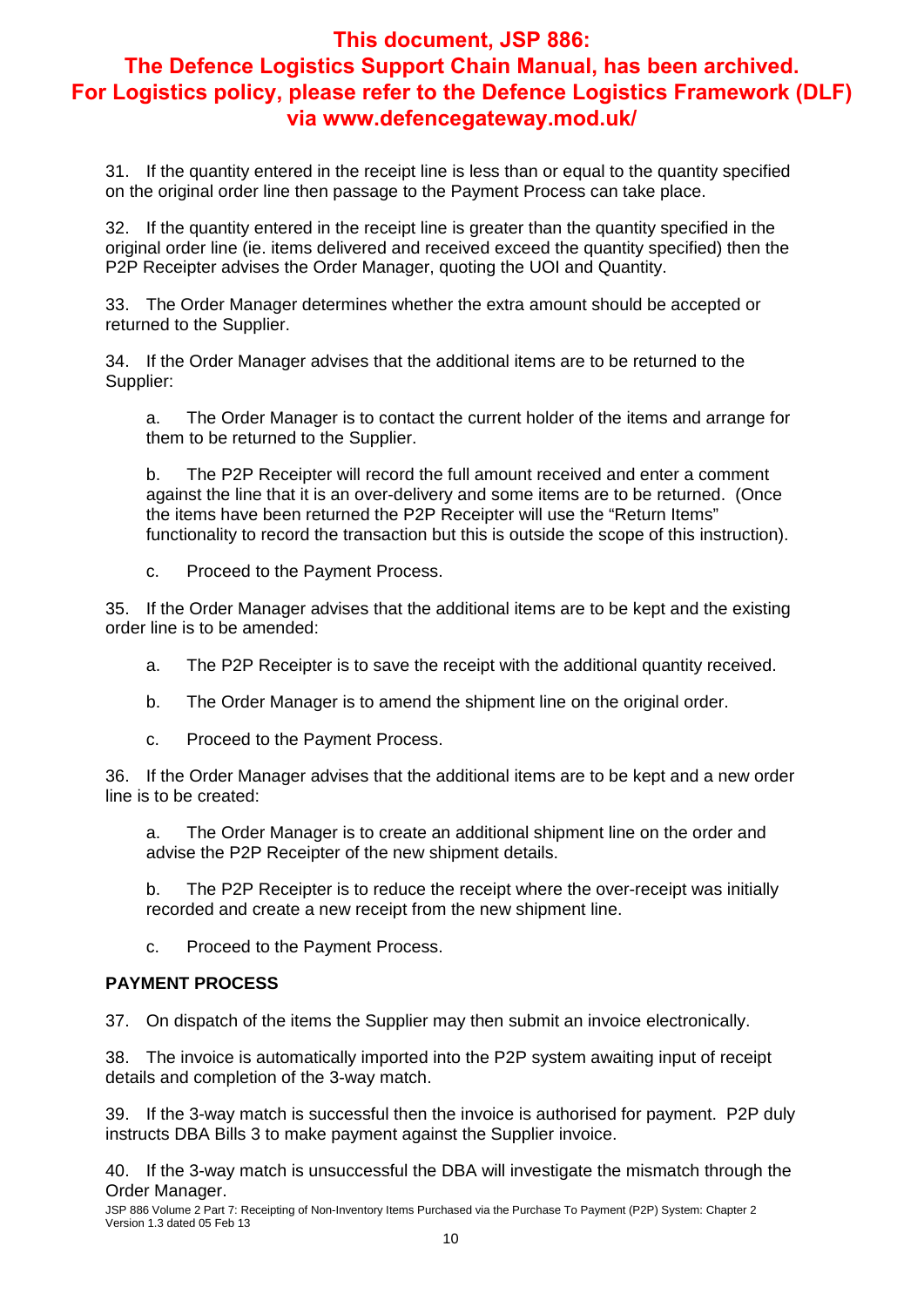41. The Late Payment of Commercial Debts (Interest) Act 1998 stipulates that a Supplier should receive payment within 30 days of delivery of the item, or date of invoice whichever is the later. For purchases made using P2P this 30 day period commences as soon as a contractor delivers to an MOD authorised end user or an intermediate consignment point e.g. DSDC. It is therefore essential that the actions described in this instruction are completed as quickly as possible.

#### **DISCREPANCIES**

42. Discrepancies that arise for P2P items are to be actioned as follows:

a. **Services.** Any discrepancy in the service provided compared with the contractual requirement is to be reported to the Order Manager (if possible) or the focal point identified in Annex B, quoting the UOI and Quantity.

#### b. **Goods:**

(1) For goods delivered direct to the end user, discrepancy details are to be submitted, quoting the UOI and Quantity, to the appropriate Order Manager or focal point for investigation.

(2) For deliveries that do not correspond to the PO, the error is to be reported, quoting the UOI and Quantity, to the Order Manager for investigation and resolution. Any amendments to P2P are to be input as appropriate and:

(a) In exceptional circumstances, the goods receipted and returned to the supplier in accordance with the P2P Receipter User Guide.

OR

(b) The order amended, goods receipted and forwarded to the end user in accordance with the P2P Receipter User Guide.

c. Any deliveries where the goods appear to be damaged and not considered fit for use are to be treated in accordance with current procedures and details are to be provided to the appropriate Order Manager or focal point quoting the UOI and Quantity. One copy of the delivery label / form or equivalent is to be retained for accounting and audit purposes.

d. **Registers.** Manual discrepancy registers must be maintained in accordance with existing single-Service procedures where no electronic equivalent is available.

#### **MATERIEL ACCOUNTING**

43. Goods are to be accounted for by the end user in accordance with current materiel accounting regulations. This includes the maintenance of discrepancy registers and the reporting requirements for associated losses and write-off.

#### **AUDIT TRAILS**

44. For purchases made using P2P it is acceptable to use the electronic record to meet audit requirements. However, where there is no direct access to P2P and alternative methods of communication are used to notify receipt/discrepancy etc. a full auditable record is to be maintained. Whenever possible this should be an electronic record, (fax,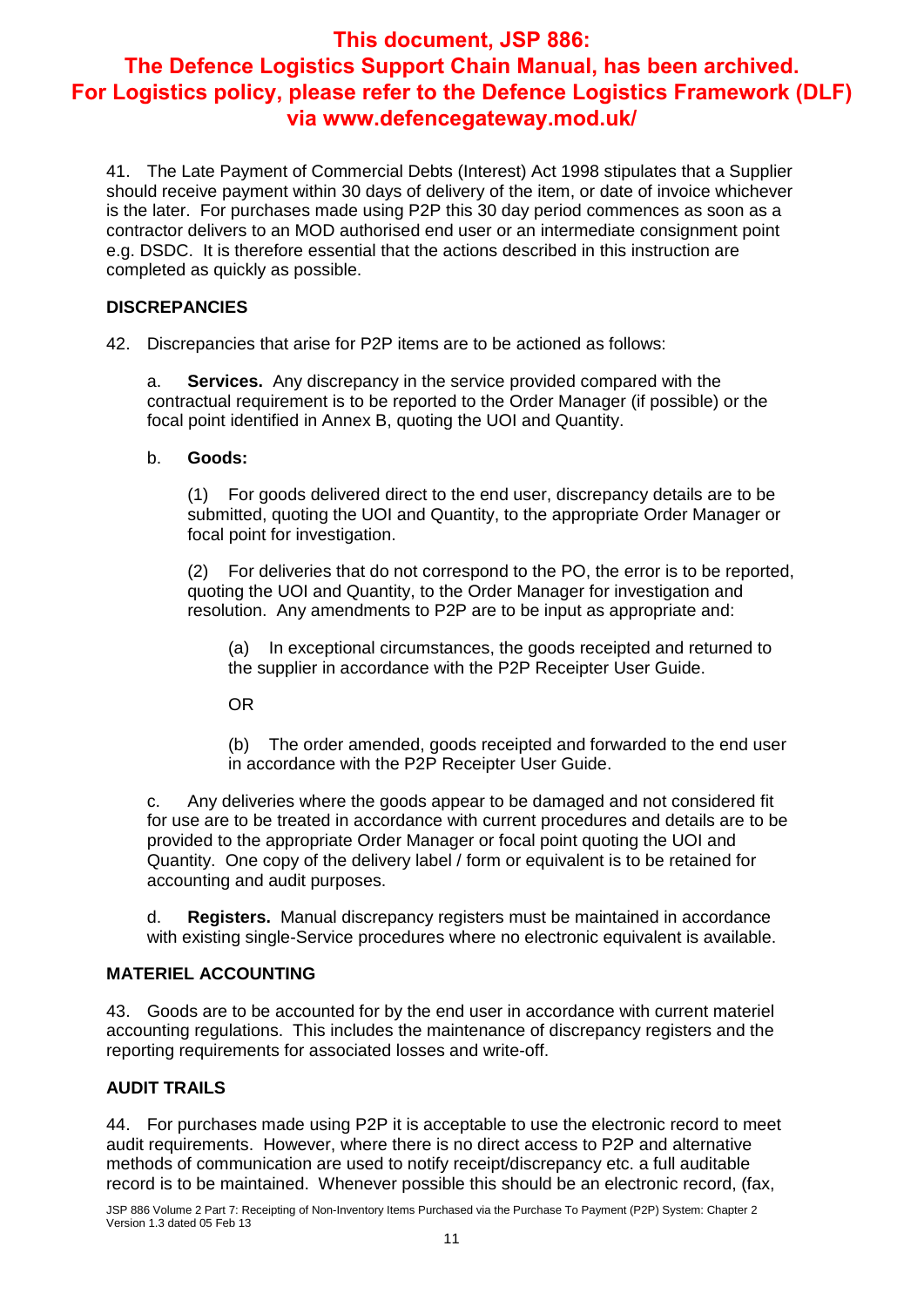**via www.defencegateway.mod.uk/** 

signal, e-mail, etc.) quoting the UOI and Quantity or hard copy if no electronic means is available.

45. Retention of auditable records and documentation is to be in accordance with existing regulations.

#### **FINANCIAL ACCOUNTING**

46. Financial accounting for items supplied using P2P will be an automated system process feeding data to DFMS.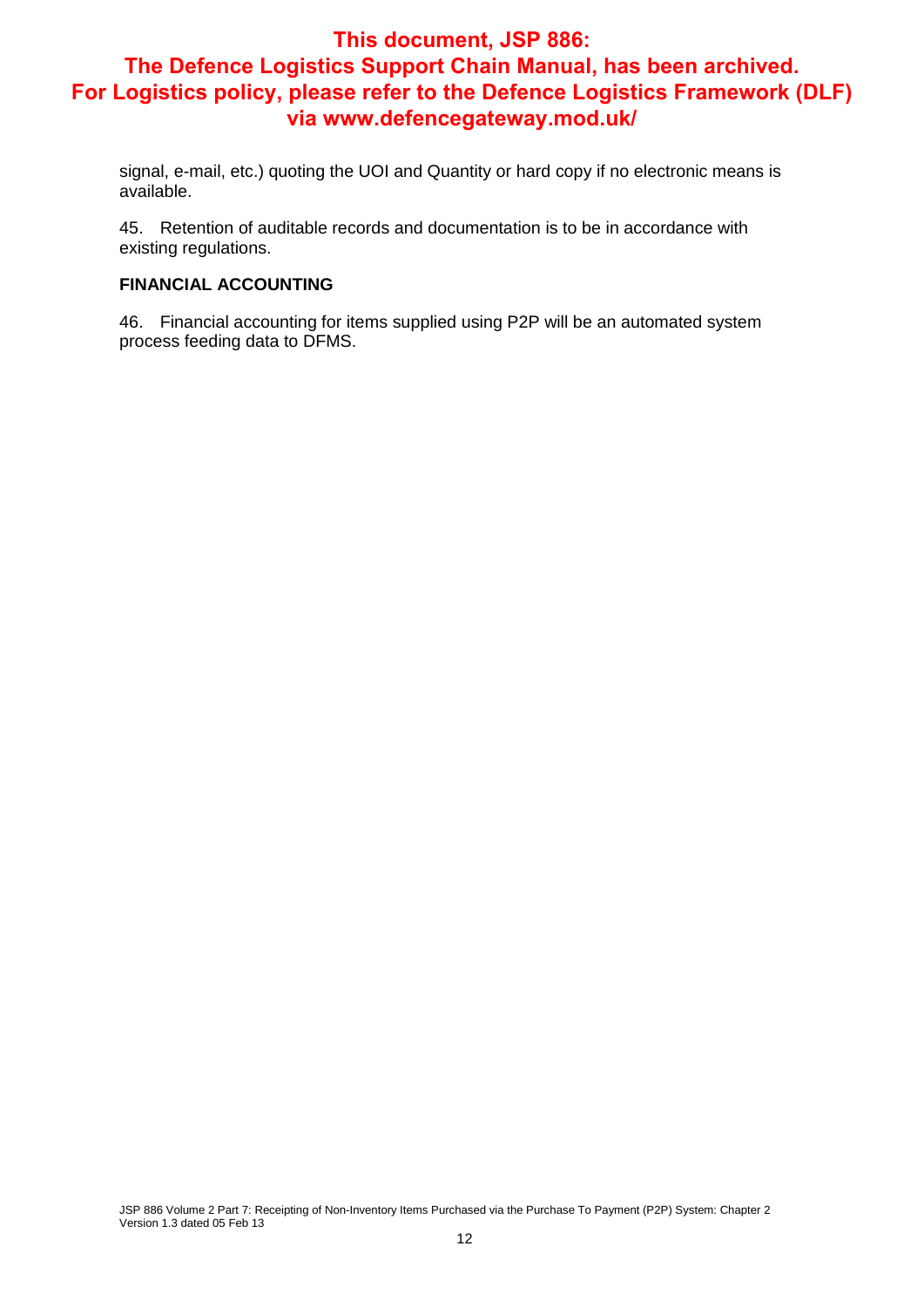#### ANNEX A: SUMMARY RECEIPTING PROCESS FLOW CHART

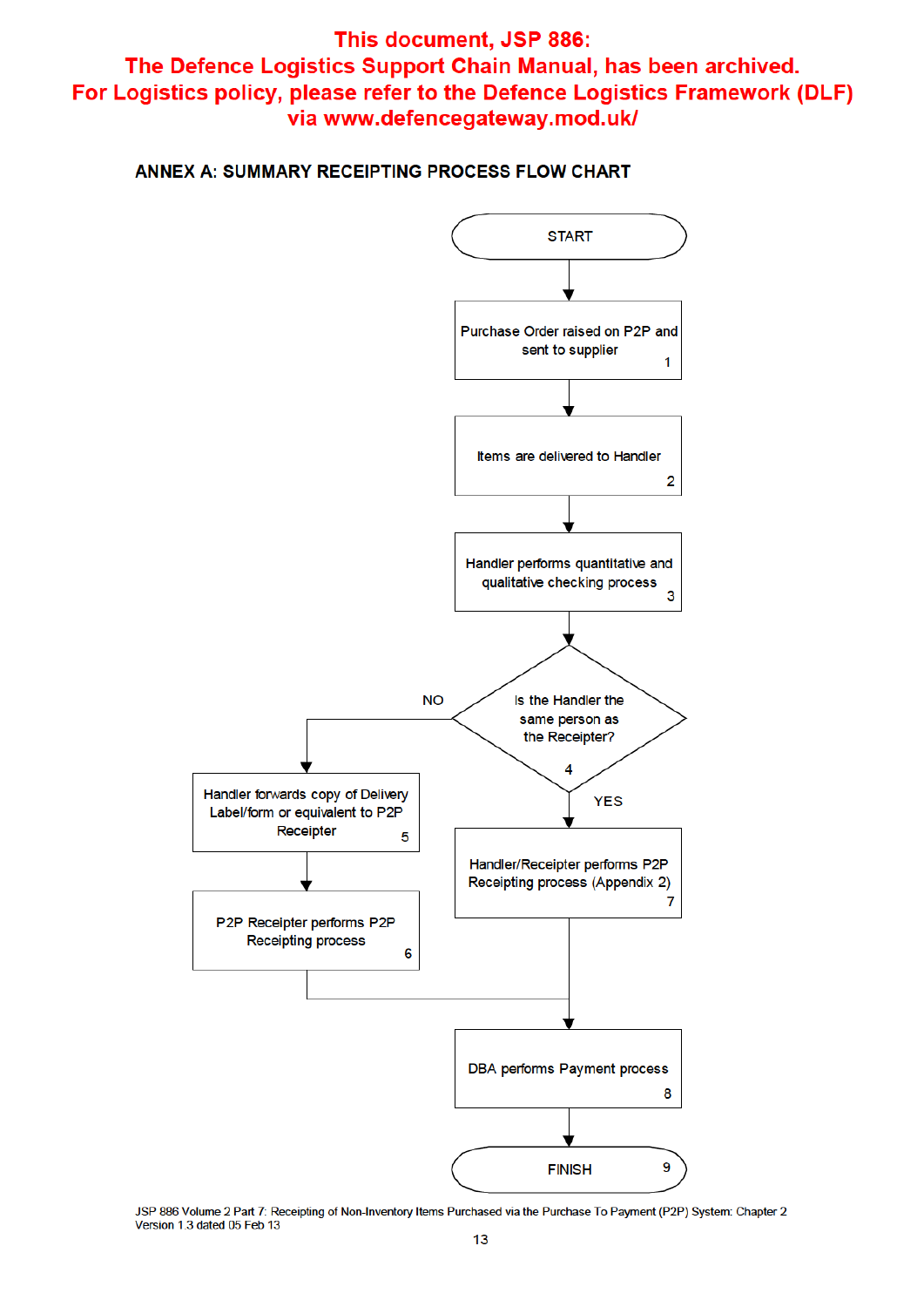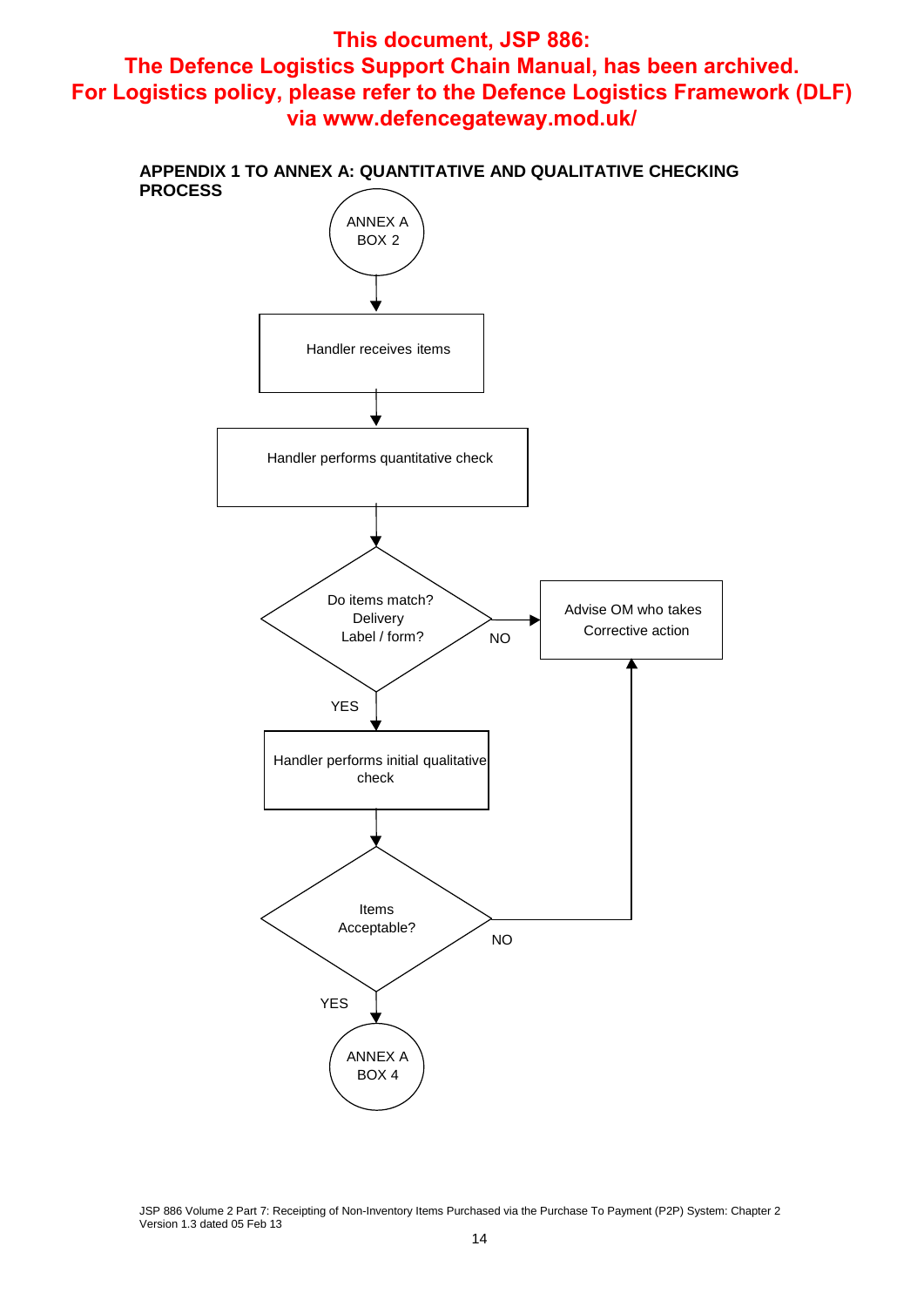**APPENDIX 2 TO ANNEX A: P2P RECEIPTING PROCESS** 

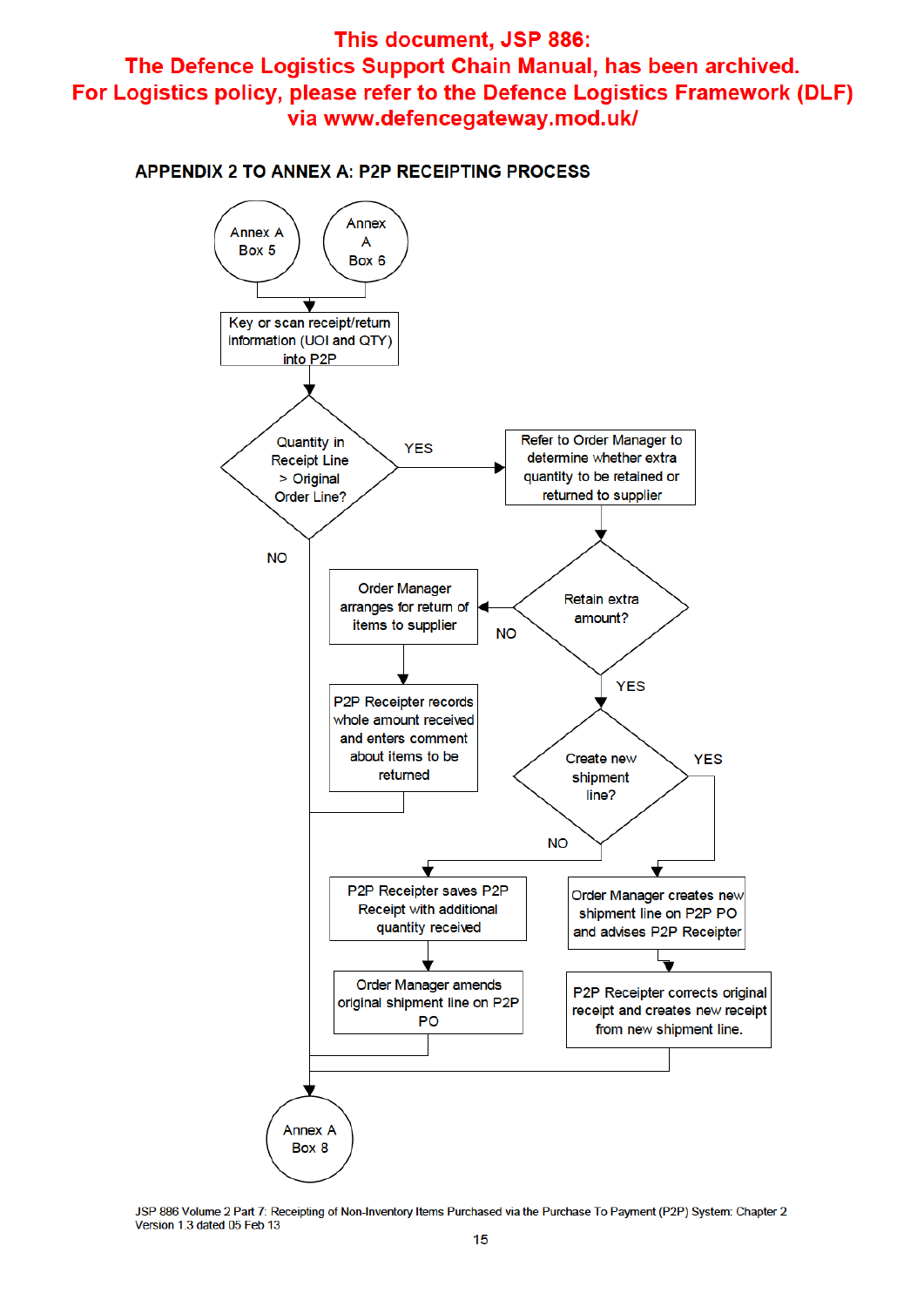**APPENDIX 3 TO ANNEX A: PAYMENT PROCESS**